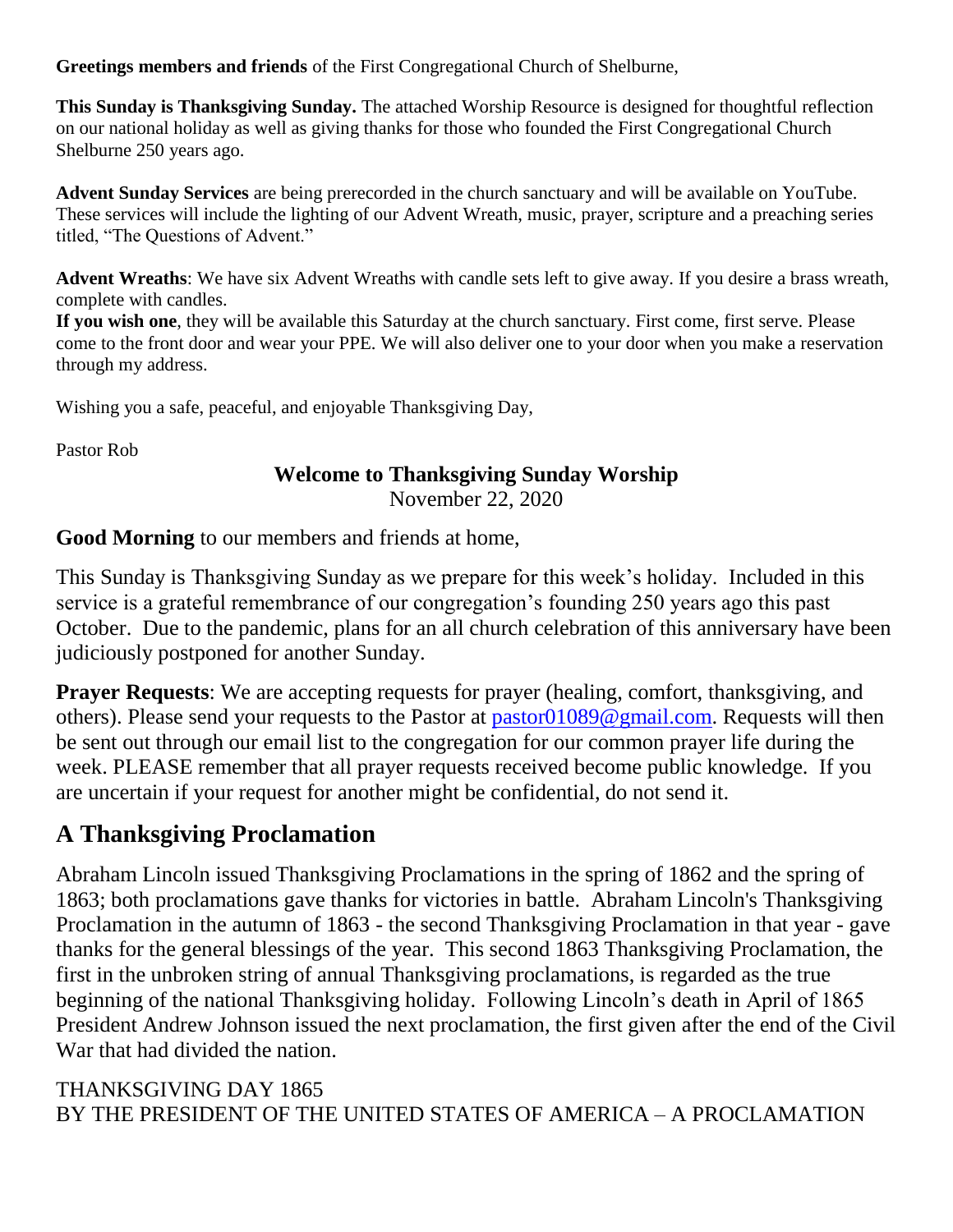*Whereas it has pleased Almighty God during the year which is now coming to an end to relieve our beloved country from the fearful scourge of civil war and to permit us to secure the blessings of peace, unity, and harmony, with a great enlargement of civil liberty; and Whereas our Heavenly Father has also during the year graciously averted from us the calamities of foreign war, pestilence, and famine, while our granaries are full of the fruits of an abundant season; and Whereas righteousness exalteth a nation, while sin is a reproach to any people : Now, therefore, be it known that I, Andrew Johnson, President of the United States, do hereby recommend to the people thereof that they do set apart and observe the first Thursday of December next as a day of national thanksgiving to the Creator of the Universe for these great deliverances and blessings. And I do further recommend that on that occasion the whole people make confession of our national sins against His infinite goodness, and with one heart and one mind implore the divine guidance in the ways of national virtue and holiness. In testimony whereof I have hereunto set my hand and caused the seal of the United States to be affixed.*

Done at the city of Washington, this 28th day of October, A.D. 1865, and of the Independence of the United States of America the ninetieth. ANDREW JOHNSON

## **Morning Unison Prayer & the Lord's Prayer** John Milton (1608-1674)

Holy Spirit of God, instruct us in all truth this day; what is dark, illumine, what is low, raise and support, what is shallow, deepen; that every chapter in our lives may witness to your power and justify the ways of God. In the name of Jesus, giver of all grace. We offer this prayer in the name of Christ who taught us to pray saying…*Our Father, who art in heaven, hallowed be thy name. Thy kingdom come, thy will be done, on earth as it is in heaven. Give us this day our daily bread and forgive us our debts as we forgive our debtors. And lead us not into temptation but deliver us from evil. For thine is the kingdom and the power and the glory forever. Amen.*

### **Prayers of the People**

Our Prayers this morning offer praise and thanksgiving for every blessing in our lives and recall with gratitude those who founded our congregation and those who, down through the ages, lived their faith through the ministries of the First Congregational Church of Shelburne. There will be an opportunity to offer your own prayers. Let us come to God in prayer.

Thanks be to you, O God, for the circle of community in this place. Thanks be to you, O God, for the circle of community from all generations whom we have not seen but have met in the spirit. Thanks be to you, O God, for those who desired a place for worship and followed your direction to create this church and begin its life with faithful people. Thanks be to you, O God, for that great cloud of witnesses through whom you have blessed us and blessed our world – those who came before us; parents and grandparents, ancestors from other lands, who strove in courage for freedom and the opportunity to live as you intend. Thanks be to you, O God, for prophets and apostles, creators of beauty and artisans of craft and art, discoverers of your will and your way, teachers, preachers, writers, soldiers and sailors, doctors and nurses, all who have come before us, who paved the way for us in our time, that we may walk further down the road that you have set our feet upon. Thanks be to you, O God, for our moment in your endless spiral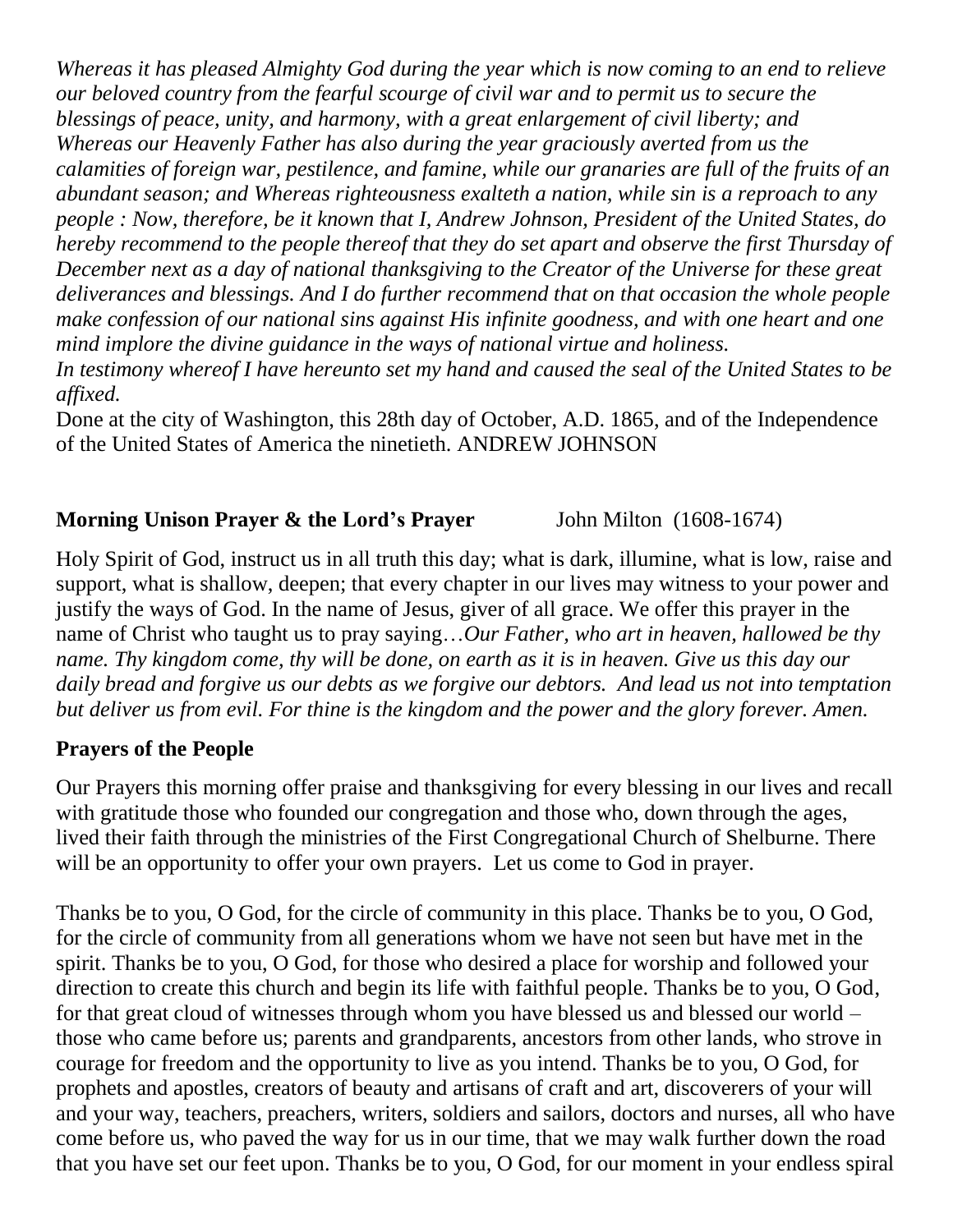of time and space. Thanks be to you, O God, for being in our lives this day, for the countless blessings, for the love shared with us from our friends, our neighbors, our families and, from you. Thanks be to you, O God, for setting our mission before us, to be your hands and your feet in this community today. Thanks be to you, O God, for each time we celebrate a healing, each time we rejoice in a birth, every opportunity we have to comfort those who mourn, and bring cheer to the afflicted, to live in your joy and make that joy greater by bringing it to others. Thanks be to you, O God for in confidence we offer prayers for that which is yet to be. Our future is shrouded in wonder, anxiety, and mystery. Though the details are left to the unfolding of time, your love is ageless, your mercy timeless, and your righteousness eternal. Thanks be to you, O God for as we offer prayers from healing and for strength, especially for a friend who is supporting her parents as one is suffering from Alzheimer's and other is in Hospice care. We pray for the healing for those who are affected by the current surge of COVID-19, both here and across our nation. We pray for those on the front lines, the nurses, doctors, emergency care personnel, all those who give care to those who suffer. We pray for strength and perseverance as we continue to focus our attention on prevention. We pray for healing for those who are sick and for their families, particularly those recently diagnosed with cancer.

We lift prayers of joy for those who are recovering and more prayers of support that they don't feel guilty for surviving their time of crisis when others are not responding as well to treatment. We pray for the healing of our nation in this divided time between administrations. Grant us a margin of hope in our process. And now hear these our prayers in this time of meditation.... Gracious God who hears each and every prayer, and who answers not according to our desires, but according to your holy will, we offer our gratitude in thanksgiving. Amen.

#### **Scripture Reading:** Acts 16:6-10 *Come Over and Help Us*

The Apostle Paul made three missionary journeys over the course of his ministry. During the first journey Paul teamed up with Barnabas and his nephew, John Mark. They traveled over 1500 miles and preached in Cyprus, Antioch, Iconium, Lystra and Derbe. Paul's second journey would be made with Silas and Timothy. They would travel over 3000 miles. As this journey begins to unfold, Paul has a vision.

*They went through the region of Phrygia and Galatia, having been forbidden by the Holy Spirit to speak the word in Asia. When they had come opposite Mysia, they attempted to go into Bithynia, but the Spirit of Jesus did not allow them; so, passing by Mysia, they went down to Troas. During the night Paul had a vision: there stood a man of Macedonia pleading with him and saying, "Come over to Macedonia and help us." When he had seen the vision, we immediately tried to cross over to Macedonia, being convinced that God had called us to proclaim the good news to them.*

Here ends the scripture lesson for today.

After the reading, you may reflect on these passages and share your thoughts. There is a set of notes concerning this text for your reflection.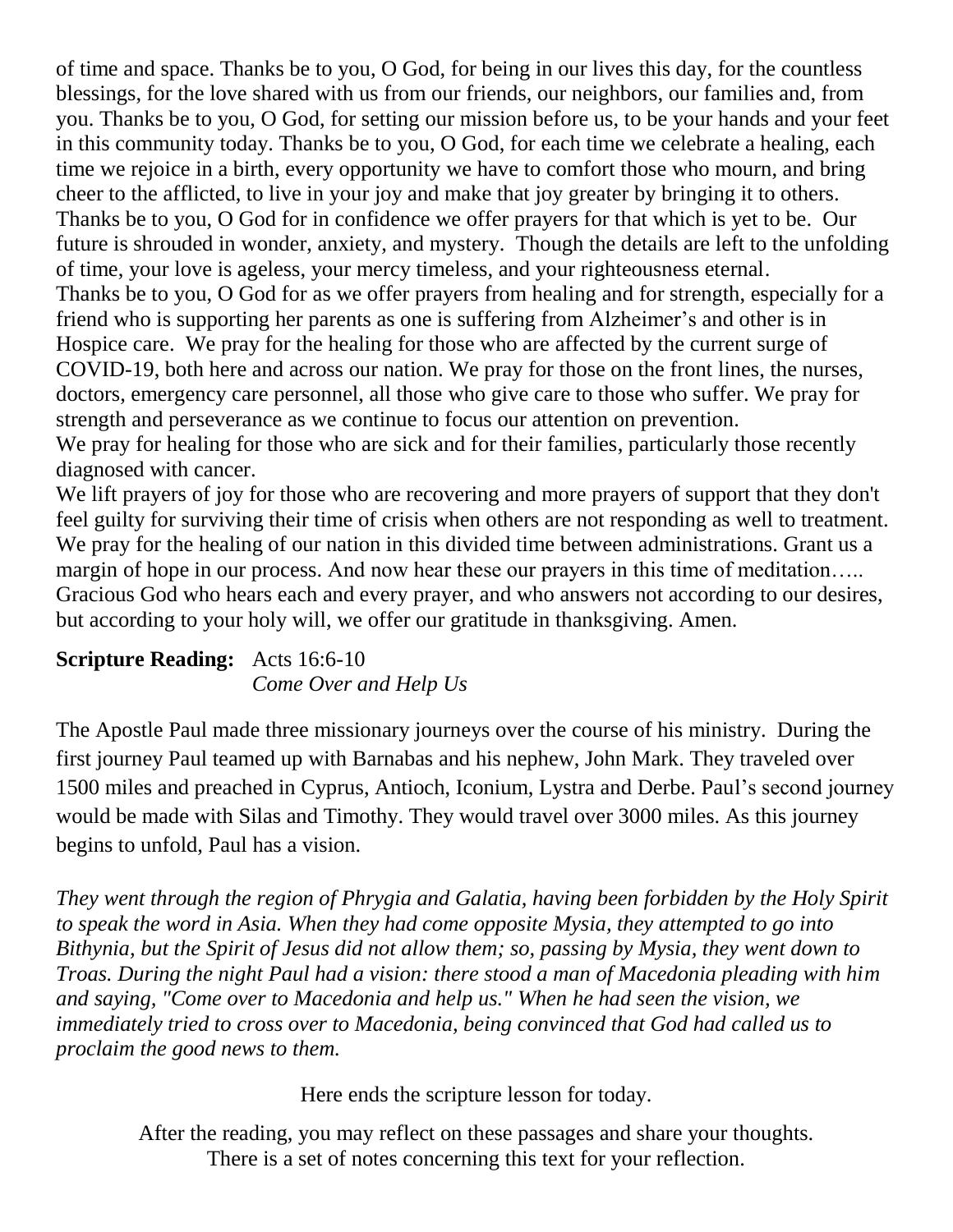#### **Benediction:** Based on Psalm 86

We give thanks to you, O Lord, Our God, With our whole hearts and voices, we declare that we will glorify your name in all we say and in all we do. And may your blessings be upon us this day and forever more. Amen

#### Notes on the text

You may be aware that the seal for the State of Massachusetts is under review due to the caricature of a Native American. The seal and the flag bearing it feature a disembodied, swordwielding arm above the Native American. The horseshoe of the state motto wraps around him in Latin, usually translated as "*by the sword we seek peace, but peace under liberty*." For decades Native Americans have been offended by this seal and have said so. Given their history in New England, you can understand why. The first seal issued in Massachusetts was granted to the Massachusetts Bay Colony by King Charles I in 1629. On that seal is a Native American holding an arrow pointed down in a gesture of peace, with the words "*come over and help us*," on a tape coming from his mouth. This text is from the Book of Acts and was chosen to emphasize the missionary and commercial intentions of the original colonists. This seal was used until 1686. The current seal of Massachusetts no longer has the words from the Book of Acts. However, this piece from the Book of Acts has a context that we should be aware of. The Massachusetts Bay Colony was strongly Puritan. They were from the same Anglican Communion as the Separatists at Plymouth, but they were not the same. The Separatists had left England, and the Church of England, to begin a new church on their own. One that would not be connected to the Anglican Communion. The Puritans, on the other hand, wanted to purify the Church of England. This group thought to leave England, begin a successful commercial venture, and return to England. In 1660, the English civil war began with Oliver Cromwell leading the Puritan cause. Part of the mission of the Bay Colony was to Christianize, to convert, the local inhabitants. The story from the Book Acts was used to fit this mission. Instead of a Macedonian saying to the Apostle Paul, *come over and help us,* a Native American is saying it to the Puritans, *come over and help us*. Meaning, *come over and convert us*. The desire of the first colonists in Massachusetts was to convert the Native Americans to Christianity and take possession of their land. The Wampanoag tribes that befriended the Pilgrims found themselves in a war with the English. King Philip's war. What started this? The practice of the English of getting a Wampanoag chief drunk and having him sign over the tribe's land. In the end, the Wampanoags lost that war. Many were sold into slavery and the tribe was disbanded. In 1928, the remnant of this tribe was recognized by the federal government. Needless to say, the other tribes in New England did not fare well either. This text, embedded in our first seal, has historical significance for us in Massachusetts. To understand the plight of New England Native Americans, is to understand how they were systematically stripped of their land, their heritage, and their culture. The seal of that day implied that this is what they wanted. In recent times